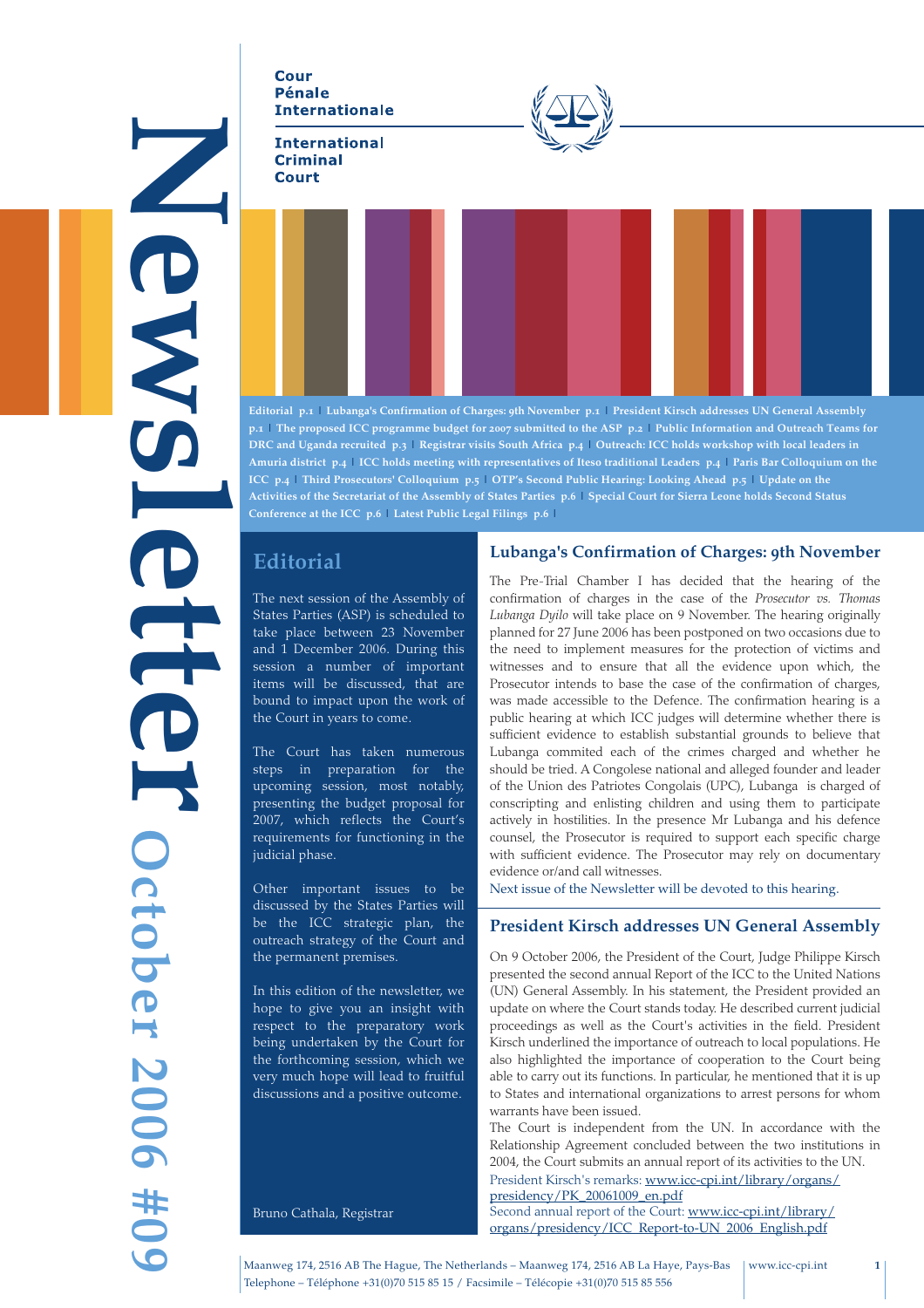# **The proposed ICC programme budget for 2007 submitted to the ASP**

In accordance with financial regulation 3.1 and financial rule 103.2, the proposed programme budget for 2007 was submitted in September by the Registrar of the ICC, to the Assembly of States Parties (ASP). The ASP will decide upon the budget submission, for a total of €93.46 million, during their next session, scheduled to take place in December.

Total budget submission:

- 89.12 million (95.4%) is for the Court itself; and
- 4.34 million (4.6%) is for the Secretariat of the Assembly of States Parties.

Within the Court, the budget is apportioned as follows:

- 10.59 million (11.4%) for the Judiciary (Presidency and Chambers);
- 25.25 million (27.0%) for the Office of the Prosecutor;
- 50.71 million (54.3%) for the Registry; and
- 2.57 million (2.7%) for investment in the Court's premises.

#### **The Court today - background to the budget submission**

Following the arrest and surrender in March 2006 of Thomas Lubanga Dyilo, the In the situation in Uganda, five arrest seeking cooperation in securing the arrest Dominic Ongwen .

The Prosecutor is conducting investigations into three situations and intends to open his conclusion, following intensive analysis, reasonable basis to open investigations. intensive analysis.

Although it is still in the early stages of the started to consolidate its main activities and has adopted its Strategic Plan for the next

#### **Explanation of the Budget Proposal:**

#### **Operations in the field**

The Court's field activities include: investigations by the Office of the Prosecutor (OTP), the carrying out of functions relating to defence, victim participation and reparations, witness protection, and outreach to affected populations.

#### **Field offices**

The Court's field offices face particular challenges in terms of security and safety, especially where the Court operates in situations of ongoing conflict or instability. The Court must take special care to ensure the security and well-being of its staff as well as of victims and witnesses. In 2007, the Court envisions increasing the budget by more than €500,000 to meet its obligations towards victims and witnesses. The logistical challenges of operating in rough terrain far from major roads add to the complexity of its task. The provision for standby capacities for evacuation and medical treatment alone in connection with field missions amounts to €300,000.

#### **Outreach**

One of the major challenges for the Court in 2007 is the customisation of its outreach activities to local requirements, including ensuring the availability of appropriate language capacities. For the production alone of print, audio-visual and other materials in at least 10 languages, the Court intends to spend more than €500,000 in 2007. These activities are supported by additional staff in the field.

#### **Proceedings**

In the case of the *Prosecutor v. Thomas Lubanga Dyilo*, the Court conducted regular hearings for the first time and is now prepared to take on the expected full-scale trial proceedings on a daily basis.

Trials before the Court face different challenges than those before national courts. In addition to the prosecution and defence, States and victims may also participate in the proceedings. Statutory obligations require translation and interpretation from and into the working languages of the Court, the languages of the accused, victims and witnesses, and such other languages as are authorised by the Chamber. It is envisaged that a standard hearing will involve 43 persons in the Courtroom alone, at a cost of €3,900,000 per year.

Additionally, it is vital for the credibility and impact of the Court that its proceedings are visible and transparent, in particular to those living in the regions in which the alleged crimes were committed. In this context, advanced communications technologies play a significant role and require constant updating.

#### **Approach to the budget**

#### **Link to the Strategic Plan**

In 2006, the Court marked a significant development with the adoption of its first Strategic Plan, which provides a common framework to guide the Court's activities over the next 10 years, with emphasis on the first three years. By setting clear goals and objectives, the Plan establishes the Court's priorities and enhances internal coordination of its operations. The proposed programme budget for 2007 follows the Strategic Plan. Each major programme has identified the strategic goals and each sub-programme the strategic objectives to which it will contribute. Expected results and performance indicators were then linked to the objectives. This first attempt will be further refined in future budget cycles.

#### **Use of the contingency fund**

In keeping with the Court's commitment to accurate budgeting, the States Parties have been requested to provide funds only where funds are clearly needed. In the case of trials, for example, the determinant for requesting funds is the arrest and surrender of individuals or a decision by the judges to hold proceedings *in situ*.

#### **Management and administration**

#### **Space requirements**

In July 2006, due to the need for additional office space at the seat of the Court, the Court relocated a portion of its staff to the Hoftoren building and the translators of the Secretariat of the Assembly of States Parties to a third location. This is a temporary solution to the need for interim premises. One option proposed, was the use of prefabricated buildings however, just prior to the submission of this budget, the Court was informed by the Host State that the installation of prefabricated buildings may now be postponed. In its budget submission, the Court has continued to plan for the prefabricated buildings but may submit a budget amendment to the Assembly when new information becomes available.

#### **Special Court for Sierra Leone (SCSL)**

Following the acceptance by the States Parties of the request from the Special Court for Sierra Leone, the Court is allowing the Special Court to use ICC facilities for the trial of Charles Taylor. In accordance with the Memorandum of Understanding with the Special Court, there will be no budgetary implications for the ICC, as all costs to be incurred will be paid by the Special Court in advance.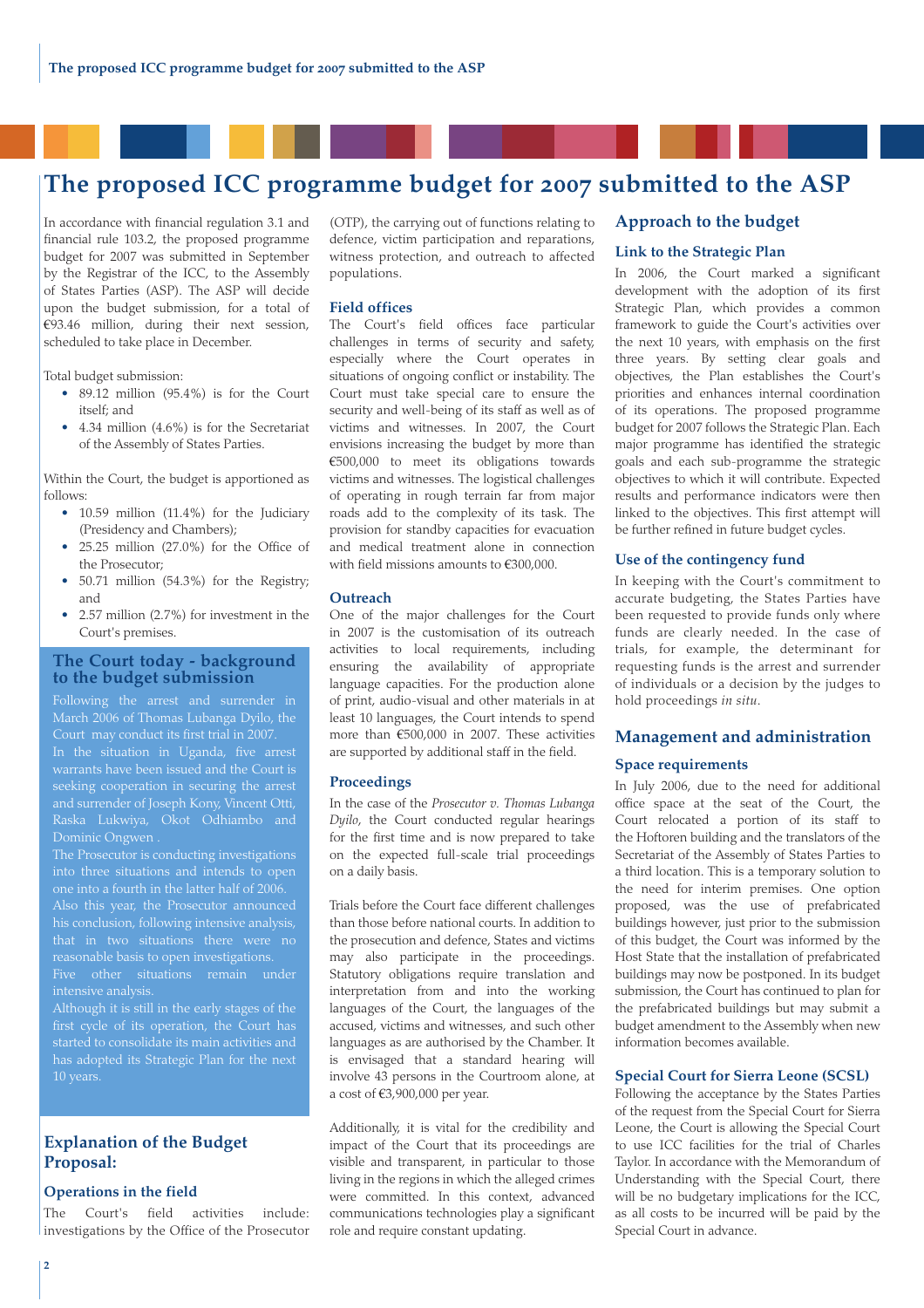# **Public Information and Outreach Teams for DRC and Uganda recruited**

The field public information and outreach staff for the Democratic Republic of the Congo (DRC) and Uganda have been recruited. The teams will contribute to the implementation of the plan for outreach which has been developed in line with the ICC strategic goals, which include, ensuring the effectiveness, impartiality and transparency of the Court and developing its institutional identity.

The permanent presence of the Court through outreach activities is crucial in promoting a better understanding of the ICC's role. Delivering public and transparent justice is critical to ensuring that justice is not only done but is seen to be done. The Court is committed, therefore, to engaging in a sustainable two-way communication with the communities on the ground, promoting understanding and support for its mandate, managing<br>expectations and enabling those expectations and enabling those communities to follow and understand the international criminal justice process.

ICC Outreach activities are managed by the Public Information Unit, within the Public Information and Documentation Section of the Registry. Staff at the Headquarters oversee coordination between the organs of the Court and field offices on planning and implementing activities; develop general strategies and oversee implementation of the outreach programme.

### **Staff members:**

### **In Uganda - The Kampala office:**

#### **Charles Jjuuko**

#### **Field Public Information and Outreach Coordinator**

Prior to joining the Court, Charles was employed as Programme Officer at the Embassy of Japan in Kampala. His role included, providing advice for grassroots grants interventions for northern Uganda and Teso regions and analysing programme proposals to ensure proper alignment with Uganda's poverty Eradication Action Plan. Before this, he worked as a communications consultant, assisting with the documentation of the proposed Communication Strategy of Uganda's Justice sector. Charles holds a post graduate<br>diploma in project planning and diploma in project planning management from the Uganda Management Institute, a bachelors degree in development studies from Makerere University and a diploma in journalism from the Uganda Institute of Business and Media Studies.



**Photo: The Kampala Office**

#### **Jimmy Otim Field Public Information and Outreach Assistant**

Prior to commencing with the ICC, Jimmy worked as a researcher in northern Uganda for Human Rights Watch, Human Rights Center and the International Centre for Transitional Justice. Jimmy has written several publications on the humanitarian crisis in northern Uganda and the resettlement experiences of formerly abducted persons. Jimmy holds a bachelors degree in democracy and development studies and a post graduate diploma in peace and conflict management.

#### **Judi Emorut Field Public Information and Outreach Assistant**

Until 2002, Judi worked for the Uganda Human Rights Commission and for the last fours years as a United Nations Volunteer Specialist within the human rights project in Uganda. She was the Team Leader and training coordinator for the project field office in Soroti. Judi is a member of FEMRITE Uganda, a women writers group and contributes to the New Era magazine. She has made regular contributions to the newsletter of the Human Rights Project in Uganda and is a member of the Editorial Board of the UNV Uganda website. Judi graduated in 2000 from Makerere University majoring in Literature.

#### **Lynette Nalukwago Field Public Information and Outreach Administrative Assistant**

With experience in project planning and management in the field of public relations, Lynette will assist the office in all administrative matters.

Prior to joining the ICC she spent four years preparing and producing publications in the advocacy and media relations field. She worked with the Uganda Human Rights Commission from mid-2003 to mid-July 2006. She also worked as Acting Public Relations Officer in 2002 for a consultancy firm and as a freelance journalist in 2001. She holds a degree in Mass Communication and a certificate in Project planning and management.

### **In the Democratic Republic of the Congo (DRC) - The Kinshasa office:**

#### **Paul Madidi**

#### **Field Public Information and Outreach Coordinator**

Prior to joining the ICC, Paul worked as a journalist in the DRC. He started his career as a reporter, then as an anchor man for RTKM, a private television station in Kinshasa. In 2002, he was employed by Radio Okapi, the radio station of the United Nations Mission in Congo (MONUC), where he worked for three years. During which time, he presented the radio programme "Dialogue entre Congolais", one of Radio Okapi's most popular programmes.



**Photo: The Kinshasa Office**

#### **Patrick Tshibuyi Field Public Information and Outreach Assistant**

Before joining the ICC, he was a news presenter on national television. Patrick, who is in charge of media relations, is currently organising a series of events focusing on the Thomas Lubanga case and the upcoming confirmation of charges hearing. Patrick studied to be a lawyer but combined this with a passion for journalism. He began his media career on national television where he presented political and legal programmes.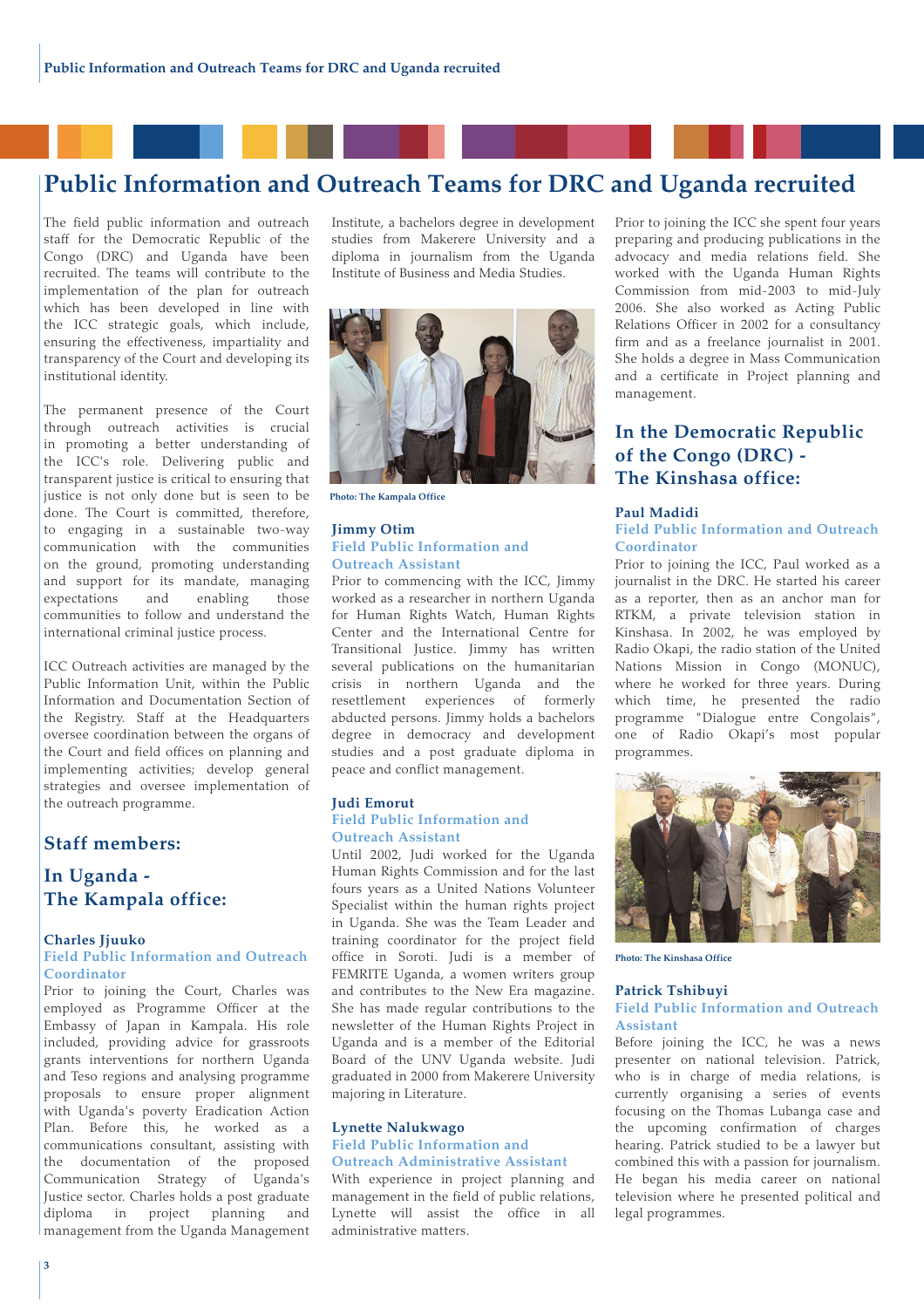#### **Continued from previous page**

#### **Nicolas Kuyaku**

#### **Field Public Information and Outreach Assistant**

Nicolas, who is in charge of relations with the Non-Governmental Organisations (NGOs), previously worked with UNICEF, the World Health Organisation (WHO) and the Ministry of Health, specifically on sensitisation programmes including HIV/AIDS and mass vaccination projects. The section will benefit greatly from his knowledge of the local NGOs who have extensive networks throughout the country that can be used to disseminate information about the Court.

#### **Jacky Mambenga Field Public Information and Outreach Administrative Assistant**

Jacky worked at the United States Embassy as a secretary and administrative assistant, in procurement and public relations departments before joining the ICC in July 2006. As administrative assistant, Jacky will carry out all administrative duties required by the office.

# **Registrar visits South Africa**

As part of the Court's commitment to strengthening dialogue with States Parties, in particular African States, the Registrar visited South Africa between 26 and 28 September 2006.

During his visit, he met with representatives of the Ministry of Foreign Affairs, the Ministry of Justice and the Presidency in order to discuss modalities for reinforcing support of the Court's activities. He also addressed representatives of the diplomatic corps. In addition to which he gave a presentation during a pubic debate involving representatives of local civil society groups, media and academics at the South African Institute for International Affairs in Johannesburg.

### **Outreach ICC holds workshop with local leaders in Amuria district**

On 26 August, 70 local leaders from the Amuria district participated in an introductory workshop entitled "Understanding the ICC". Information on how victims can participate in Court proceedings was distributed and Court officials responded to questions and concerns raised by the participants.



During the meeting, 10 representatives of the Amuria sub-counties were elected to coordinate activities concerning the ICC. They shall elect additional persons to coordinate activities at the grassroots level in due course.

Representatives of the local authorities and community leaders from Amuria District will now review proposed strategies in order to start raising awareness about the International Criminal Court and explain how the Court functions to the people from the area.

# **Paris Bar Colloquium on the ICC**

In the framework of the cooperation between the Court and national Bar associations, the Paris Bar held a one day colloquium on the International Criminal Court on 4 October 2006. The colloquium was opened by Yves Repiquet, Bâtonnier de l'Ordre des Avocats de Paris and Bruno Cathala, Registrar of the ICC. Following general presentations regarding the Court made by Judge Claude Jorda and Principal Counsel for the OPCV, Paolina Massida, the Schedule covered:

**1. Practical issues regarding working as a defence counsel before the ICC.** This session was chaired by Bruno Cathala and included presentations by Didier Preira, Head of the Division for Victims and Counsel at the ICC, Jean-Marie Biju-Duval and Aïcha Condé, Defence Counsel before the ICTR, Esteban Peralta-Losilla, Officer in Charge of the Defence Support Section of the ICC and Laurent Pettiti, Member of the Paris Bar Association.

### **ICC holds meeting with representatives of Iteso traditional Leaders**

The Ugandan Iteso Cultural Union has agreed to disseminate information and raise awareness among the Teso population on the mandate and activities of the Court. During a second round of meetings with Iteso traditional leaders from northern Uganda, held in Soroti on 24 August 2006, representatives of the Registry discussed operational mechanisms for the coordination of outreach activities.

The meeting was attended by the Prime Minister, the Minister of Gender and Social Development, the Minister of Information and a representative of the Iteso women.

For more information on all outreach activities taking place in Uganda, please contact:

Mr Charles-Martin Jjuuko Field Public Information and Outreach Coordinator for Uganda, Tel.: +256-312261879, Email: **Charles.Jjuuko@icc-cpi.int**



**2. The representation of victims before the ICC.** This session was chaired by Simone Veil, President of the Trust Fund for Victims before the ICC. Paolina Massida, the Head of the Victims Participation and Reparation Section, Fiona McKay and Patrick Baudouin, President of FIDH.

**3. The first case before the ICC from the perspective of the Defence and Victims.** This session was chaired by Didier Preira. Presentations were given by Emmanuel Daoud, lawyer representing victims before the ICC and Jean Flamme, lead defence counsel for Thomas Lubanga Dyilo.

The colloquium was attended by 210 lawyers of the Paris Bar Association. A special edition of the Bar monthly Newsletter "Barreau autour du monde" was dedicated to the Court, available at the following link:

**www.avocatparis.org/new/R\_E\_I/rei.asp**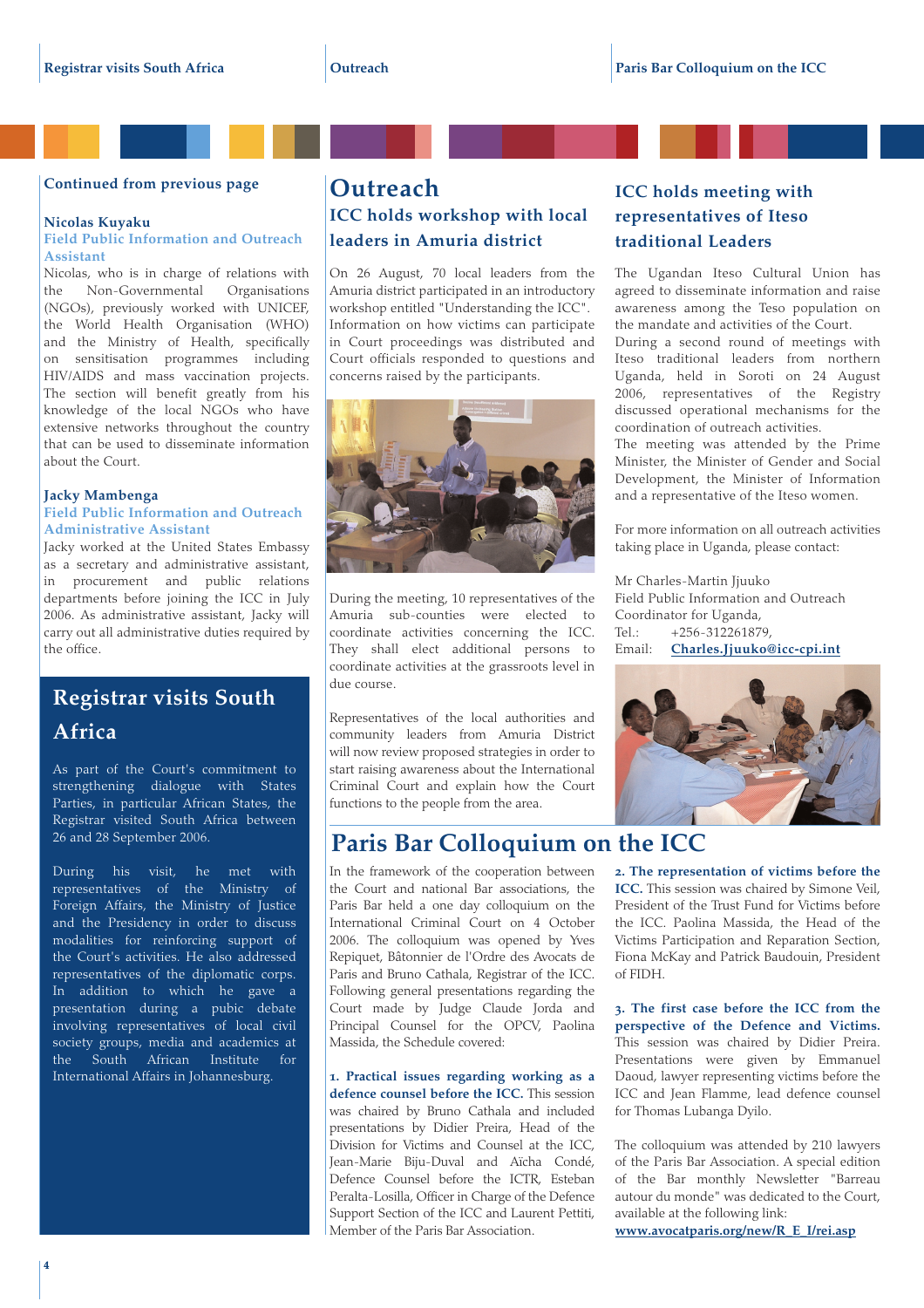# **Third Prosecutors' Colloquium**

The Prosecutors of the International Criminal Court and the International Criminal Tribunal for the former Yugoslavia, Luis Moreno-Ocampo and Carla Del Ponte, co-hosted the Third Prosecutors' Colloquium on the sixth and seventh of October 2006 in The Hague. The organisers are grateful to the Open Society Institute (OSI) for financial support in making the Colloquium possible.

This Colloquium brought together the world's leading international prosecutors from the permanent International Criminal Court (ICC), the UN *ad-hoc* International Criminal Tribunal for the former Yugoslavia (ICTY), the UN *ad-hoc* International Criminal Tribunal for Rwanda (ICTR), the hybrid Special Court for Sierra Leone (SCSL) and the Extraordinary Chambers in the Courts of Cambodia (ECCC).

This two-day event was the third in a series of annual colloquia aimed at providing a

forum for international prosecutors to discuss the main challenges of international criminal justice. Previous colloquia were held in Arusha, Tanzania in 2004 and in Freetown, Sierra Leone in 2005.

The Third Prosecutors' Colloquium provided a unique setting for the Prosecutors to discuss topics crucial to the development of international justice. The prosecutors had the opportunity to interact with their counterparts on matters of mutual concern, share experiences, and compare best practices. Approximately 300 people including, diplomats, representatives of civil society, members of the press, academics, Dutch government officials and staff of the international courts and tribunals attended.

The format of the Colloquium included an Opening Ceremony, a Roundtable discussion entitled "The Emerging International Justice System: Impact on the fight against impunity" and a series of closed sessions on topics of particular significance to each institution.

In connection with the closed sessions each tribunal prepared a working paper on a preassigned topic. Each paper served as a catalyst to discuss lessons learned and provided an analysis from the perspective of the authoring institution. The ICTR prepared a discussion paper entitled "Speeding up Trials". The SCSL presented their perspective on working with national systems. The ICTY offered insights on cooperation with States and the ICC delivered a paper on focused investigations. These sessions were intended to help the prosecutors and the international justice community conceptualize and formulate concrete proposals to address emerging global challenges.

# **OTP's Second Public Hearing: Looking Ahead**

The Prosecutor hosted ambassadors and representatives of interested states and representatives of non-governmental organisations at the Office's second public hearing in The Hague. The event took place at the Court on 25 September for interested states and 26 September for non-governmental organisations and other experts. The aim was to discuss a "Three-Year Report" summarising the activities of the Office of the Prosecutor (OTP) and the Report on Prosecutorial Strategy, defining the objectives for the forthcoming three years.

The first public hearing was held in June 2003 to consider the Office's regulations and policies.

Representatives from 70 states attended the hearing and representatives from 15 organisations participated in the session for non-governmental organisations.

Mr Gareth Evans (International Crisis Group), Ambassador Richard Ryan (Ireland), Ambassador Hlengiwe Mkhize (South Africa) and Mr Edmond Wellenstein (Netherlands Ministry of Foreign Affairs) presented comments in the session for interested states. Mr David Tolbert (ICTY), Mr Antoine Bernard (FIDH), Ms Geraldine Mattioli (HRW) and Mr William Pace (CICC) presented comments in the session for civil society. In addition, other representatives intervened with comments on the mentioned topics.

There was consensus among participants that the Office has made significant progress in the last three years. Some of the main issues discussed at the hearings included, the importance of harmonising efforts with states and other actors while retaining independence; the importance of victims participation; the necessity for collective action and creative thinking in the execution of arrest warrants; and the need for the Office to consolidate its relationship with the United Nations and expand its relationship with UN affiliates.



**Representatives of the OTP listen to the Public Hearing / H. Hordijk**

Participants also discussed the interaction between the ICC and conflict resolution initiatives. On this note, Gareth Evans of the International Crisis Group commented:

"I have no doubt that dealing with impunity and pursuing peace can work in tandem even in an ongoing conflict situation: these are not necessarily incompatible objectives. The prosecutor's job is to prosecute and he should get on with it with bulldog intensity. If a policy decision needs to be made, in a particular case, to give primacy to peace, it should be made not by those with the justice mandate, but with the political and conflict resolution mandate, and that is the Security Council. The Statute allows for this in Article 16, and this is the way the international community should be thinking about it."

In the context of Uganda, Ambassador Miriam Blaak noted in her intervention that "the Government of Uganda assures the ICC that we are seeking a permanent solution to the violence that serves the need for peace and justice, compatible with our obligations under the Rome Statute."

The OTP will also hold hearings in New York in October building upon the issues raised at the hearing in The Hague and focusing on the issues specifically relevant to the missions and non-governmental organisations located in New York.